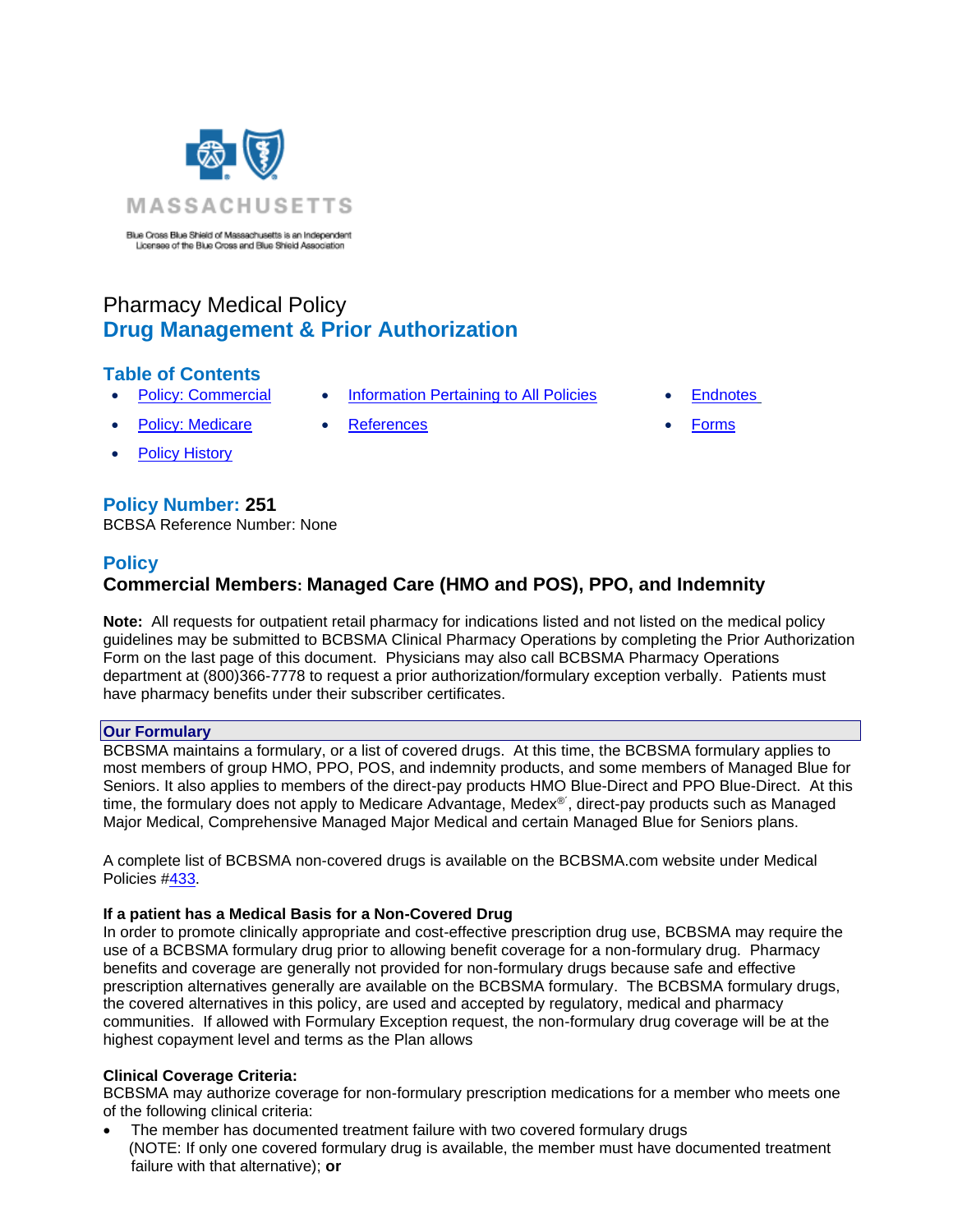- The member has documented adverse effects to two covered formulary drugs, significant enough to preclude use of the covered formulary drug (NOTE: If only one covered formulary drug is available, the member must have documented treatment failure with that alternative); **or**
- There is some other specified clinical basis

You can request continued coverage of a non-covered drug through our clinical exception program for members when there is a medical basis for the member not being able to take any of the covered drugs from the same therapeutic class. Physicians or their representatives may call BCBSMA Pharmacy Operations department to request a review for formulary exception for their patients at (800)366-7778.

Physicians may also request an exception review in writing by using the Formulary *Exception Form*. The Formulary Exception form is included as part of this document for physicians to submit for patients.

Fax or mail the completed form to BCBSMA. We will respond to your request within two business days of receipt.

#### **New Drug Approval Process**

For all BCBSMA products, we have an evaluation period before adding new, FDA-approved brand-name drugs to our formulary. During this period, the drug will be considered non-formulary/non-covered (please see the above section titled Our Formulary) while our Pharmacy and Therapeutics Committee analyzes current literature to determine, among other things, the benefits and risks of each new brand-name drug. While we will automatically impose this evaluation period for all brand-name drugs after they receive FDA approval, we may not do so for generic drugs.

Once we have decided whether a drug will be included on or excluded from the BCBSMA covered drug list, we will update our formulary. During the time when the drug is being evaluated, physicians can request an exception in the case of medical necessity. If the new drug being evaluated belongs to a therapeutic class that BCBSMA manages through prior authorization, step therapy, formulary or Quality Care Dosing, the established current criteria will be applied to the request. Follow the directions above to obtain the *Formulary Exception Form.*

#### **Drug Coverage Benefits**

- RU486 (mifepristone):<sup>14</sup>**,16** Covered only for those plans with voluntary termination of pregnancy benefits.
- For a list of drugs requiring prior authorization, see below.
- For Quality Care Dosing guidelines, see [#621.](https://www.bluecrossma.org/medical-policies/sites/g/files/csphws2091/files/acquiadam-assets/621A%20Quality%20Care%20Dosing%20Guidelines%20prn.pdf)
- Birth control pills (oral contraceptive pills), birth control (contraceptive) transdermal patches and birth control (contraceptive) vaginal rings are covered according the patient's subscriber certificate.
- Off-label use of drugs for cancer or HIV/AIDS are covered according to the Massachusetts state mandate. Some self-insured accounts may not provide coverage for drugs listed in the Massachusetts state mandate. Such drugs must be recognized for the treatment of HIV or the specific cancer, and published in scientific literature such as one of the following references:

United States Pharmacopeia Drug Information

American Medical Association Drug Evaluation

- American Hospital Formulary Service Drug Information
- Enteral formula is covered according to the Massachusetts state mandate and BCBSMA's Medical Policy coverage criteria. Some self-insured accounts may not provide coverage for enteral formula as listed in the Massachusetts state mandate.

### **Off-Label Indications**

The Food and Drug Administration (FDA) requires that a drug be subject to clinical studies and be FDA approved prior to, and for, prescription use so that the drug's efficacy and safety is proven.<sup>17</sup> A product approved in this manner for marketing is commonly termed an "FDA-approved drug." A drug product sponsor must submit to and have approved by the FDA, the product's NDA, ANDA, or BLA (New Drug Application, Abbreviated New Drug Application, or Biologic License Application). The FDA approves a drug product and, among other things, it's labeling (container label, package insert, and prescribing information leaflet), dosing and uses.<sup>18</sup>

The Food, Drug and Cosmetic Act (FDCA) does not limit the manner in which a physician may use an approved drug. Once a product has been approved for prescription, a physician may prescribe it for uses or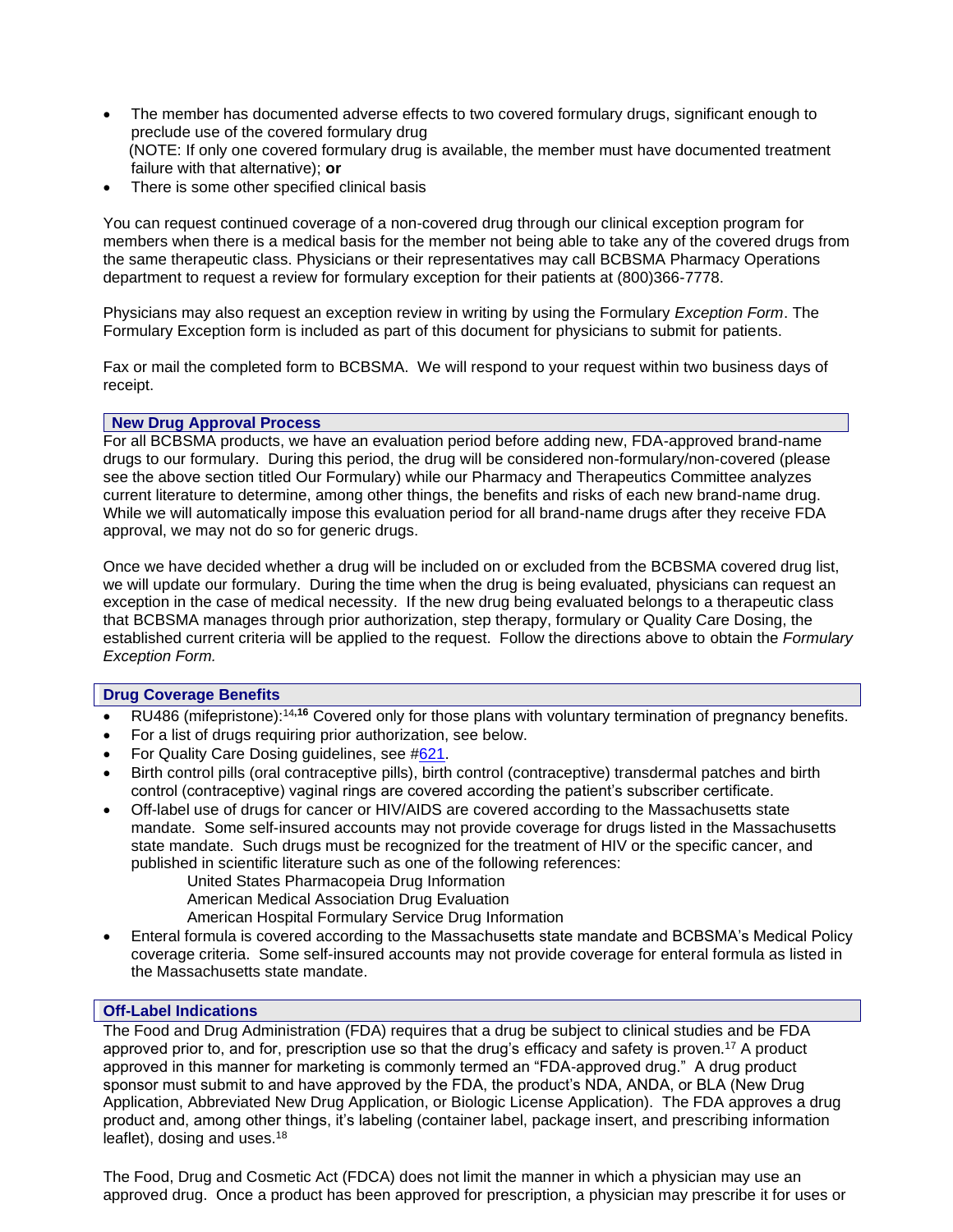in treatment regimens or patient populations that are not included in the FDA approved labeling. Such "unapproved" uses may be appropriate and rational in certain circumstances, and may, in fact, reflect approaches to drug therapy that have been extensively reported in medical literature.<sup>19</sup> These unapproved uses are frequently called "off-label" uses. While it allows individual personal professional innovation, offlabel prescription may discourage, and is not, evidence based practice.

While the FDA provides indication-specific use for drugs, the FDA focus is on market entry for prescription drugs rather than regulating physicians' prescribing practices. A prescriber's prescription of a drug for uses beyond those formally evaluated by the manufacturer's studies and approved by the FDA is not regulated by the FDA. Off-label prescribing of medications is often thought to be supported by scientific evidence. However, it very often is not and off-label prescription raises key concerns about patient efficacy and safety risks, and costs to the health care system.<sup>17</sup>

Although most prescriptions in a recent study (575 million [79%]) were for FDA approved indications, many (150 million [21%]) lacked FDA approval for the condition they were used to treat.<sup>17</sup>"The greatest disparity between supported and unsupported off-label prescription occurred among psychiatric (4% strong support vs. 96% limited or no support) and allergy therapies (11% strong support vs. 89% limited or no support)."<sup>17</sup> While allowed to do so, drug prescription for an indication or use not FDA approved requires the prescriber to be "well informed about the product, to base its use on firm scientific rationale and on sound medical evidence, and to maintain records of the product's use and effects. Use of a marketed product in this manner *when the intent is the "practice of medicine"* does not require the submission of an Investigational New Drug Application (IND), Investigational Device Exemption (IDE) or review by an Institutional Review Board (IRB).<sup>"20</sup>

Many off-label uses are effective, well documented in peer-reviewed literature, and commonly used when drugs with labeled uses fail. Criteria in drugs-specific policies take precedence over the criteria used in this policy. Therefore, drug-specific policies must be reviewed prior to applying the criteria listed below.

However, this policy should be applied when drug-specific policy is silent for an off-label use of a FDA approved drug or when developing drug-specific medical policies. Also, Commercial contracts governed by the Commonwealth of Massachusetts insurance law may be subject to the mandates and or Compendia applicability under state and or federal law or regulation.

Off-label, or unlabeled, uses of prescription drugs may be considered medically necessary for use when positive health outcomes result, as evaluated by one or all of the following criteria:

- Well-designed and well-conducted investigations published in peer-review journals;
- Published in recognized and widely subscribed clinical journals such as, but not limited to, Journal of American Medical Association, New England Journal of Medicine , and Lancet;
- Evidence that demonstrates clinical improvement and can measured;
- Beneficial effects should outweigh any harmful effects;
- Beneficial effects must exceed the net health outcome of established alternatives;
- Opinions and evaluations by national or other professionally recognized medical associations that support the scientific quality and use of the supporting evidence and rationale;
- Must be in the usual conditions of medical practice and not an in investigational setting (i.e. Clinical Trial) or conditions<sup>21</sup> and or
- Inclusion in one or more CMS recognized compendia.<sup>22,,23</sup>

The Department of Health and Human Services (DHHS), Centers for Medicare & Medicaid Services (CMS), has published and implemented a process for drugs prescribed for off-label use only if the drugs are identified as safe and effective for that use in one of three officially recognized drug compendia. The three compendia identified in the Medicare statute are:

(1) the American Hospital Formulary Service – Drug Information (AHFS-DI)

- (2) the United States Pharmacopeia National Formulary (or its successor publication)
- (3) DRUGDEX Information System.

Only one compendium need approve an off-label usage for Medicare Part D to cover it.<sup>22</sup>

Additionally, DHHS CMS has published that for use in the determination of a "medically-accepted indication" of drugs and biologicals used off-label in an anti-cancer chemotherapeutic regimen, the following are accepted:

(1) American Hospital Formulary Service-Drug Information (AHFS-DI)

(2) NCCN Drugs and Biologics Compendium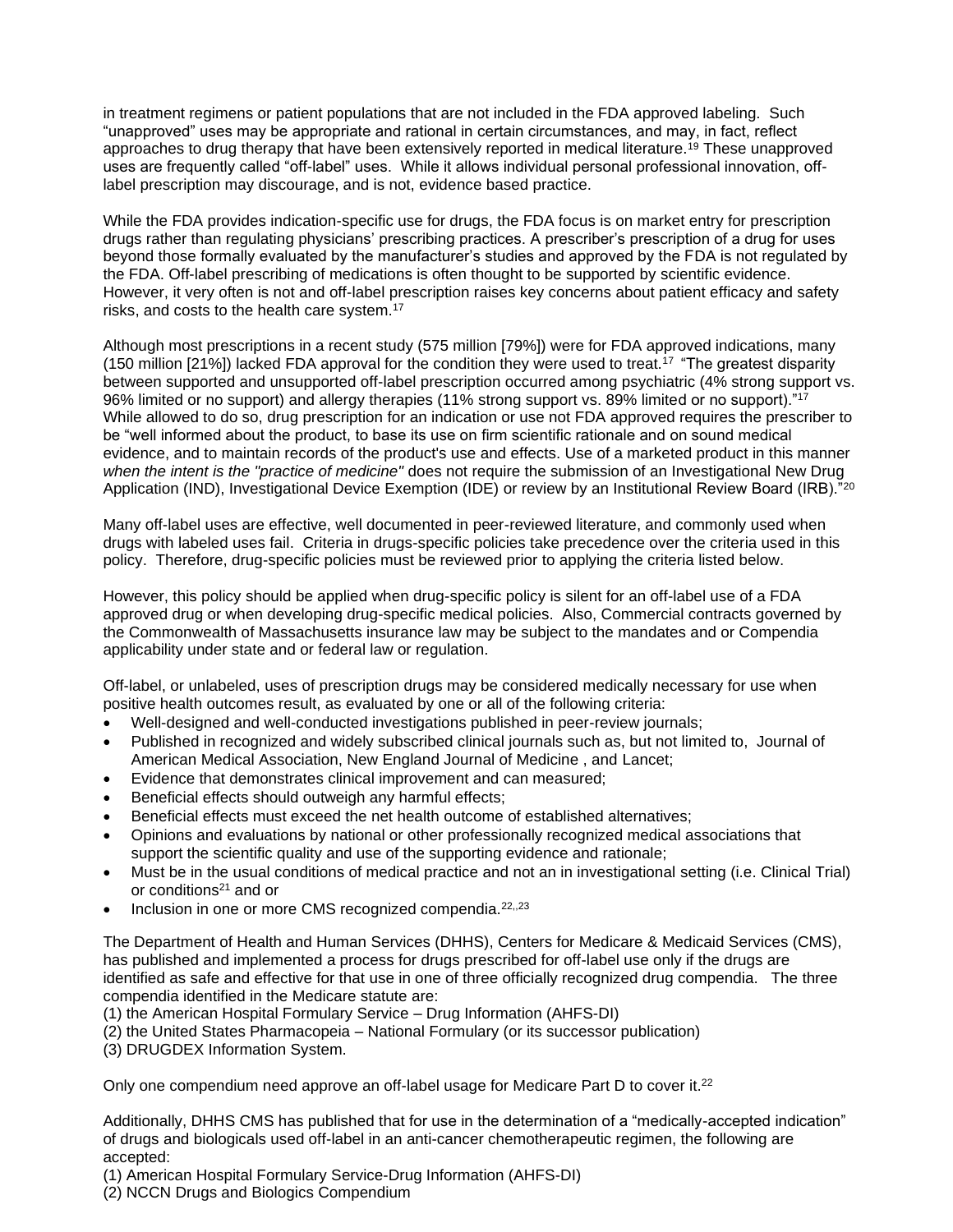(3) Thomson Micromedex DrugDex

(4) Clinical Pharmacology. <sup>22</sup>

Generally and while the different compendia use different criteria, a use is identified by a compendium as medically accepted if the: indication is a Category 1 or 2A in NCCN, or Class I, Class IIa, or Class IIb in DrugDex; or, (2) narrative text in AHFS or Clinical Pharmacology is supportive. A use is not medically accepted by a compendium if the: (1) indication is a Category 3 in NCCN or a Class III in DrugDex; or, (2) narrative text in AHFS or Clinical Pharmacology is "not supportive." The complete absence of narrative text on a use is considered neither supportive nor non-supportive.<sup>23</sup>

#### **Drug Coverage Exclusions**

We do not cover the following:

- Products that are not FDA-approved or that have no FDA-approved indications
- Medical Marijuana Products or non-FDA approved Cannabidiol (CBD) products
- Products that are available over-the-counter, unless specified in the subscriber certificate
- Procuren<sup>™</sup>, a growth factor for wound-healing, because it has not been conclusively proven to improve wound healing.<sup>1</sup>.
- Cosmetic drugs, including the following:
	- Products used to stimulate hair growth
	- Depigmenting agents to lighten skin color
	- Retinoic acid derivatives other than listed under "Prior Authorization"
	- Botulinum toxin when used for cosmetic purposes.
- Prescription multi-vitamins; however, most plans cover prenatal and pediatric multivitamins
- Anorexiant drugs for weight loss. Several of these prescription drugs (Redux®, Pondimin®, which is part of the "Phen-Fen" combination) were removed from the market by their manufacturers after the FDA presented information to the manufacturers regarding numerous cases of heart damage in patients who were taking these drugs.

#### **What is Prior Authorization?**

For certain FDA-approved drugs that are included on BCBSMA's covered drug list, we require the physician to obtain prior authorization before we reimburse the cost of the prescription drug. This is generally required in cases where the patient must meet certain medical necessity criteria. Patients must have pharmacy benefits under their subscriber certificates to be covered for the drugs that require prior authorization.

### **List of Drugs Requiring Prior Authorization**

The following list details drugs that require prior authorization. In certain cases noted, we require prior authorization only for Medex, Managed Blue for Seniors, **Medicare HMO Blue and Medicare PPO Blue members**, in order to coordinate benefits with Medicare.

Where an individual Medical Policy exists for the listed drug, the document number is listed in the middle column. The generic name of each drug is listed first. If applicable, the trade name is listed in parentheses.

| <b>Drugs that require</b><br>prior authorization: | <b>Document:</b> | <b>Coverage Note:</b>                                                                                                                                                                                                                                                                                                                                                                                                                                                                                                                                                                                                                                                                                                                                                                                                                                                                                                                                                                      |
|---------------------------------------------------|------------------|--------------------------------------------------------------------------------------------------------------------------------------------------------------------------------------------------------------------------------------------------------------------------------------------------------------------------------------------------------------------------------------------------------------------------------------------------------------------------------------------------------------------------------------------------------------------------------------------------------------------------------------------------------------------------------------------------------------------------------------------------------------------------------------------------------------------------------------------------------------------------------------------------------------------------------------------------------------------------------------------|
| Ampyra <sup>™</sup><br>(dalfampridine)            | 246              | Prior authorization required for all plans. Quality Care Dosing limits<br>apply. See Medical Policy 246 for details.                                                                                                                                                                                                                                                                                                                                                                                                                                                                                                                                                                                                                                                                                                                                                                                                                                                                       |
| Antifungal Therapy<br>for onychomycosis           | 251              | For the following generic antifungal agents (ciclopirox, itraconazole<br>and terbinafine) no prior authorization will be required for initial<br>treatment: itraconazole and terbinafine 12 weeks of therapy;<br>ciclopirox nail lacquer 48 weeks of therapy. For treatment past the<br>initial treatment course, prescribers may request an individual<br>consideration exception request and provide additional supporting<br>documentation for continued treatment. The brand name<br>medications (CNL8 nail kit, Lamisil granules, Lamisil tablets, Onmel<br>tablets, Penlac nail lacquer, Sporanox capsules and Terbinex<br>tablets) are non-covered medications on the BCBSMA formulary. If<br>the member requires treatment with one of these medications, the<br>member must have treatment failure with or a contraindication to<br>two of the covered generic products. If the formulary exception is<br>granted, the authorization will be for the initial length of therapy as |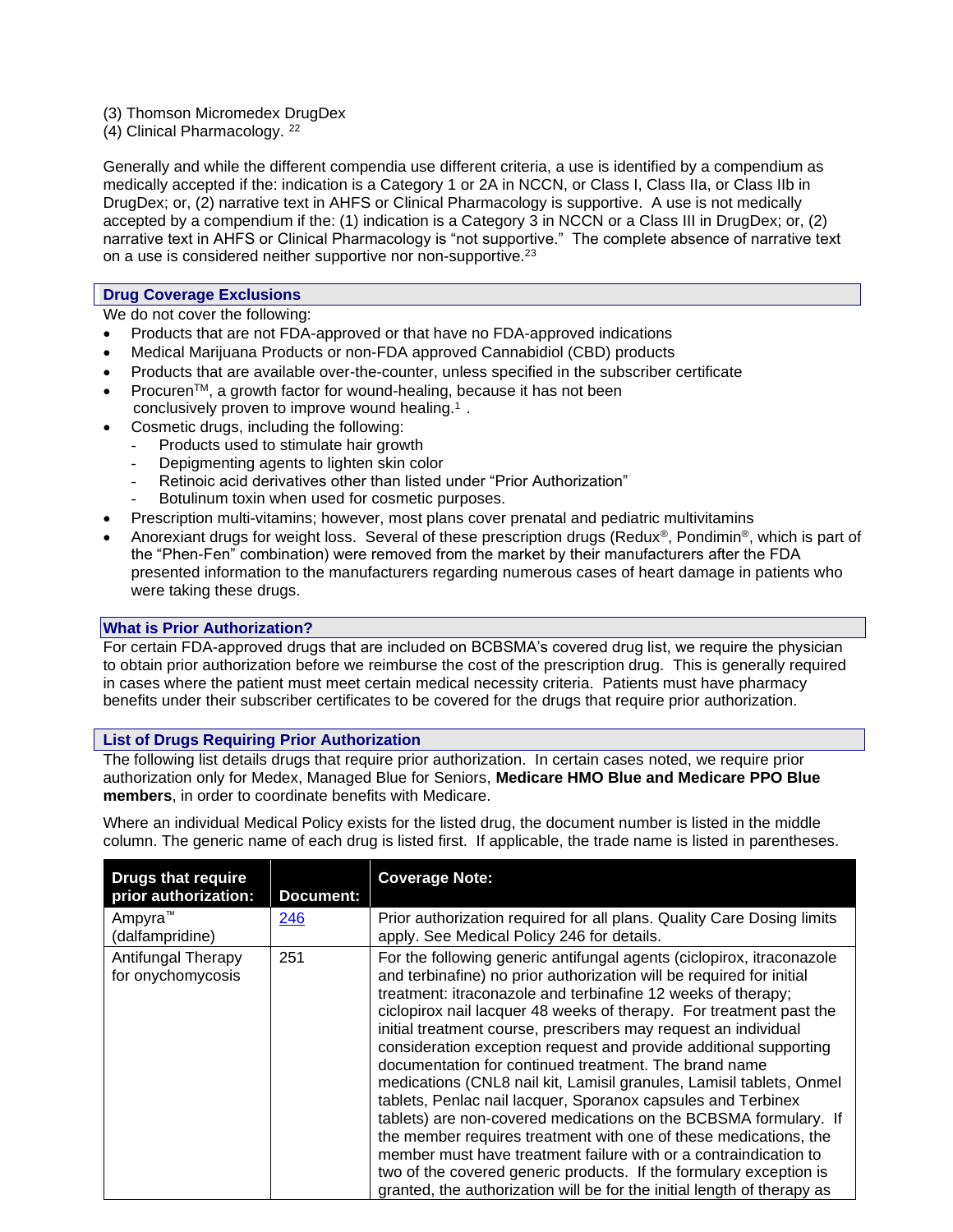| <b>Drugs that require</b><br>prior authorization:                                                                                                         | <b>Document:</b> | <b>Coverage Note:</b>                                                                                                                                                                                                                                              |
|-----------------------------------------------------------------------------------------------------------------------------------------------------------|------------------|--------------------------------------------------------------------------------------------------------------------------------------------------------------------------------------------------------------------------------------------------------------------|
|                                                                                                                                                           |                  | indicated for the generic products above. For treatment past the<br>initial course, prescribers may request an individual consideration                                                                                                                            |
|                                                                                                                                                           |                  | exception request and provide additional supporting documentation<br>for continued treatment.                                                                                                                                                                      |
| Antihyperlipidemics                                                                                                                                       | 013              | Prior authorization required for all plans.<br>Quality Care Dosing limits apply. See Medical Policy 013 for                                                                                                                                                        |
|                                                                                                                                                           |                  | details.                                                                                                                                                                                                                                                           |
| Anti-Migraine Policy                                                                                                                                      | 021              | Prior authorization required for all plans. See Medical Policy 021 for<br>details.                                                                                                                                                                                 |
| Anti-Parkinsonism<br>Drugs                                                                                                                                | 054              | Prior authorization required for all plans. Step therapy edits apply at<br>Point-of-Sale. See Medical Policy 054 for details.                                                                                                                                      |
| Antisense<br>Oligonucleotide<br>Medications                                                                                                               | 027              | Prior authorization required for all plans                                                                                                                                                                                                                         |
| Asthma and Chronic<br>Obstructive<br><b>Pulmonary Disease</b><br>Medication<br>Management<br>(Leukotrienes and<br><b>Inhaled Combination</b><br>Products) | 011              | Prior authorization required for all plans. Step therapy edits apply at<br>Point-of-Sale. Quality Care Dosing limits may apply See Medical<br>Policy 011 for details.                                                                                              |
| <b>Benign Prostatic</b><br>Hypertrophy (BPH)                                                                                                              | 040              | Prior authorization required for all plans. Step therapy edits apply at<br>Point-of-Sale. See Medical Policy 040 for details.                                                                                                                                      |
| Bisphosphonate, Oral                                                                                                                                      | 058              | Prior authorization required for all plans. Step therapy edits apply at<br>Point-of-Sale. Quality Care Dosing limits apply. See Medical Policy<br>058 for details.                                                                                                 |
| Botulinum toxin                                                                                                                                           | 006              | Prior authorization is required for all outpatient sites of service. See<br>Medical Policy 006 for details.                                                                                                                                                        |
| CNS stimulants and<br>psychotherapeutic<br>agents<br>(Amphetamines)                                                                                       | 019              | Prior authorization required for all plans, only for patients over age<br>17. No prior authorization required for members under age 17. Step<br>therapy edits apply at Point-of-Sale. Quality Care Dosing limits may<br>apply. See Medical Policy 019 for details. |
| Compound<br>Medications                                                                                                                                   | 579              | Prior authorization required for all plans. See Medical Policy 579 for<br>details.                                                                                                                                                                                 |
| Compound<br><b>Medications Inclusion</b><br>Drug List                                                                                                     | 704              | No Prior authorization required for all plans. See Medical Policy<br>579 and 704 for details                                                                                                                                                                       |
| Compound<br>Medications<br><b>Exclusion Drug List</b>                                                                                                     | 705              | Prior authorization required for all plans. See Medical Policy 579<br>and 705 for details.                                                                                                                                                                         |
| COX II Inhibitor-<br>Drugs                                                                                                                                | 002              | Prior authorization required for all plans. Smart logic edits may<br>apply at Point-of-Sale. Quality Care Dosing limits apply. See<br>Medical Policy 002 for details.                                                                                              |
| Cyclophosphamide<br>(Cytoxan <sup>®</sup> )                                                                                                               | 251              | Prior authorization required only for Medicare HMO Blue and<br>Medicare PPO Blue, Managed Blue for Seniors and Medex<br>members. May be covered by Medicare.                                                                                                       |
| Cyclosporine<br>ophthalmic solution<br>(Restasis <sup>®</sup> )                                                                                           | 426              | Prior authorization required for all plans. See Medical Policy 426 for<br>details.                                                                                                                                                                                 |
| Diabetes Step<br>Therapy $-2^{nd}$ Step<br>Agents                                                                                                         | 041              | Prior authorization required for all plans. Step therapy edits apply at<br>Point-of-Sale. See Medical Policy 041 for details.                                                                                                                                      |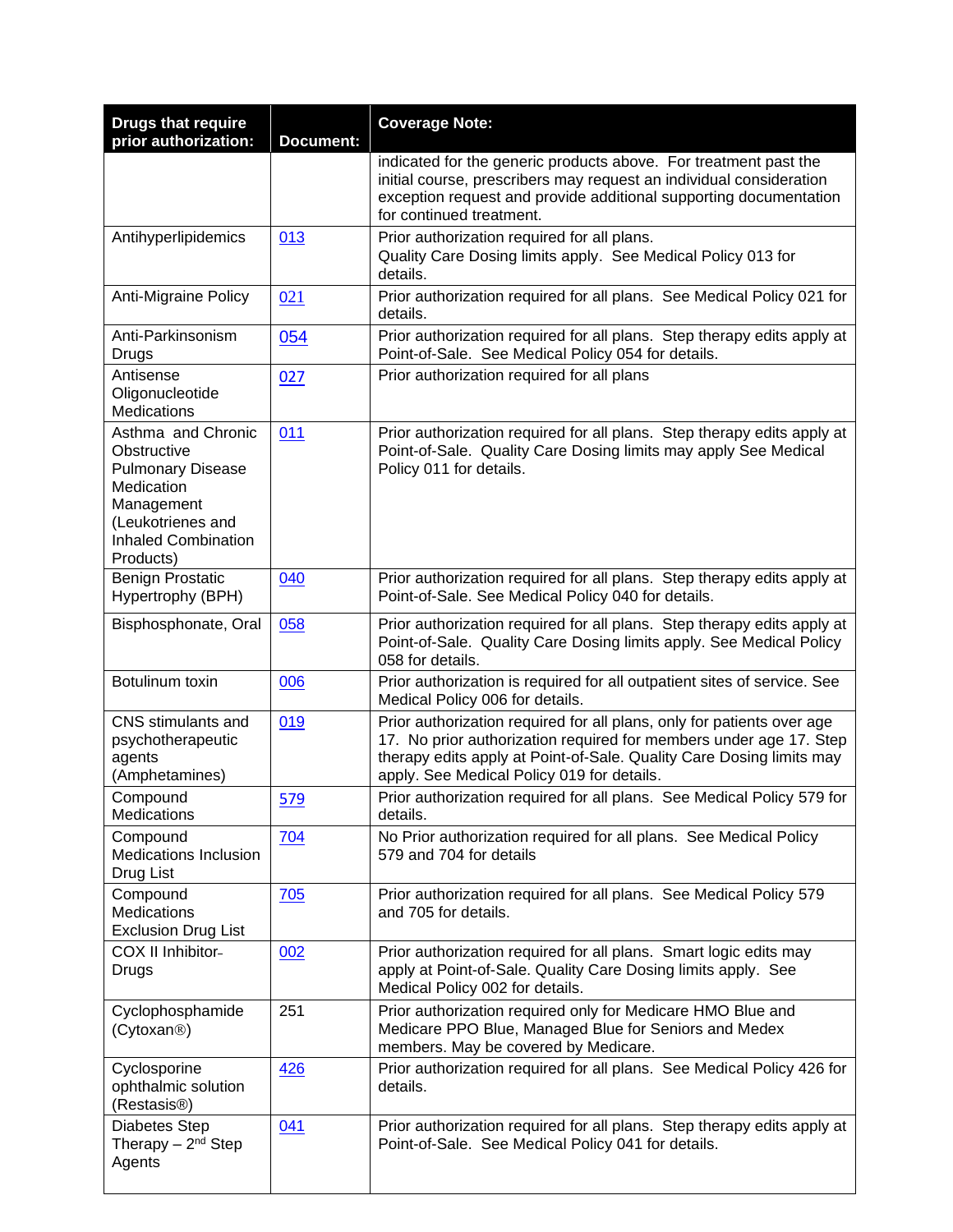| <b>Drugs that require</b><br>prior authorization:                                                                                                | <b>Document:</b> | <b>Coverage Note:</b>                                                                                                                                         |
|--------------------------------------------------------------------------------------------------------------------------------------------------|------------------|---------------------------------------------------------------------------------------------------------------------------------------------------------------|
| Dificid (fidaxomicin)                                                                                                                            | 700              | Step Therapy Policy requiring three treatment failures before use of<br>Dificid.                                                                              |
| Drugs for Cystic<br>Fibrosis                                                                                                                     | 408              | Prior authorization required for Standard plans                                                                                                               |
| Drugs for Weight<br>Loss                                                                                                                         | 572              | Prior authorization required for Standard plans                                                                                                               |
| <b>Entresto Step</b><br>Therapy                                                                                                                  | 063              | Step Therapy Policy requiring treatment failures before use of non-<br>formulary medication. See Medical Policy 063 for details.                              |
| Entyvio<br>(vedolizumab) Policy                                                                                                                  | <b>162</b>       | Prior authorization required for all plans. See Medical Policy 162 for<br>details.                                                                            |
| Erythropoietin,<br>Recombinant Human<br>[Epogen® (epoetin<br>alfa), Procrit <sup>®</sup><br>(epoetin alfa) or<br>Aranesp®<br>(darbepoetin alfa)] | 262              | Prior authorization required for all plans. May be covered by<br>Medicare. Quality Care Dosing limits apply. See Medical Policy 262<br>for details.           |
| Erectile dysfunction<br>drugs                                                                                                                    | 078              | Prior authorization adjudicated at the point of sale. Supply limited to<br>4 units per 30-day period for all erectile dysfunction drugs.                      |
| Factor VIII and IX                                                                                                                               | 360              | Prior authorization required for all plans. Covered only as a home<br>infusion therapy benefit. See Medical Policy #360 for details.                          |
| Fentanyl,<br>oral/transmucosal                                                                                                                   | 113              | Prior authorization required for Standard plans. Quality Care<br>Dosing limits apply. See Medical Policy 113 for details.                                     |
| <b>Infertility Step</b><br>Therapy                                                                                                               | 014              | Step Therapy Policy requiring treatment failures before use of non-<br>formulary medication. See Medical Policy 014 for details.                              |
| Growth hormone                                                                                                                                   | 257              | Prior authorization required for all plans. See Medical Policy 257 for<br>details.                                                                            |
| <b>Hepatitis C</b><br>Medications                                                                                                                | 344              | Prior authorization required for all plans. See Medical Policy 344 for<br>details.                                                                            |
| Hetlioz (tasimelteon)                                                                                                                            | 697              | Prior authorization required for all plans. See Medical Policy 697 for<br>details.                                                                            |
| Home infusion<br>therapy                                                                                                                         | 430              | Prior authorization required for all plans. All Medication for Home<br>Infusion Therapy requires Prior Authorization. Note: Per diem not<br>covered by Medex. |
| <b>Hypoactive Sexual</b><br>Desire Disorder<br>(HSDD) Policy                                                                                     | 131              | Prior authorization required for all plans.                                                                                                                   |
| Injectable Asthma                                                                                                                                | 017              | Prior authorization required for all plans.                                                                                                                   |
| <b>Injectable Specialty</b><br><b>Medication Coverage</b>                                                                                        | 071              | Drugs not covered under the medical benefit.                                                                                                                  |
| Immune Modulating<br>Drugs                                                                                                                       | 004              | Prior authorization required for all plans. Step therapy edits apply.<br>Quality Care Dosing limits apply. See Medical Policy 004 for details.                |
| Immunomodulators,<br>topical                                                                                                                     | 010              | Prior authorization required for all plans. See Medical Policy 010 for<br>details.                                                                            |
| Influenza Drugs                                                                                                                                  | 440              | Covered at highest tier for a limited quantity.                                                                                                               |
| Injections for<br>osteoarthritis                                                                                                                 | 427              | Prior authorization required for all plans. See Medical Policy 427 for<br>details.                                                                            |
| Interferons $(\alpha, \gamma)$                                                                                                                   | 052              | Prior authorization required for all plans. See Medical Policy 052 for<br>details.                                                                            |
| IVIg Immunoglobulin                                                                                                                              | 310              | Prior authorization required for all plans.                                                                                                                   |
| Massachusetts<br>Standard Form for<br><b>Prior Authorization</b>                                                                                 | 434              | Formulary Exception or Outpatient Retail Pharmacy Prior<br>Authorization.                                                                                     |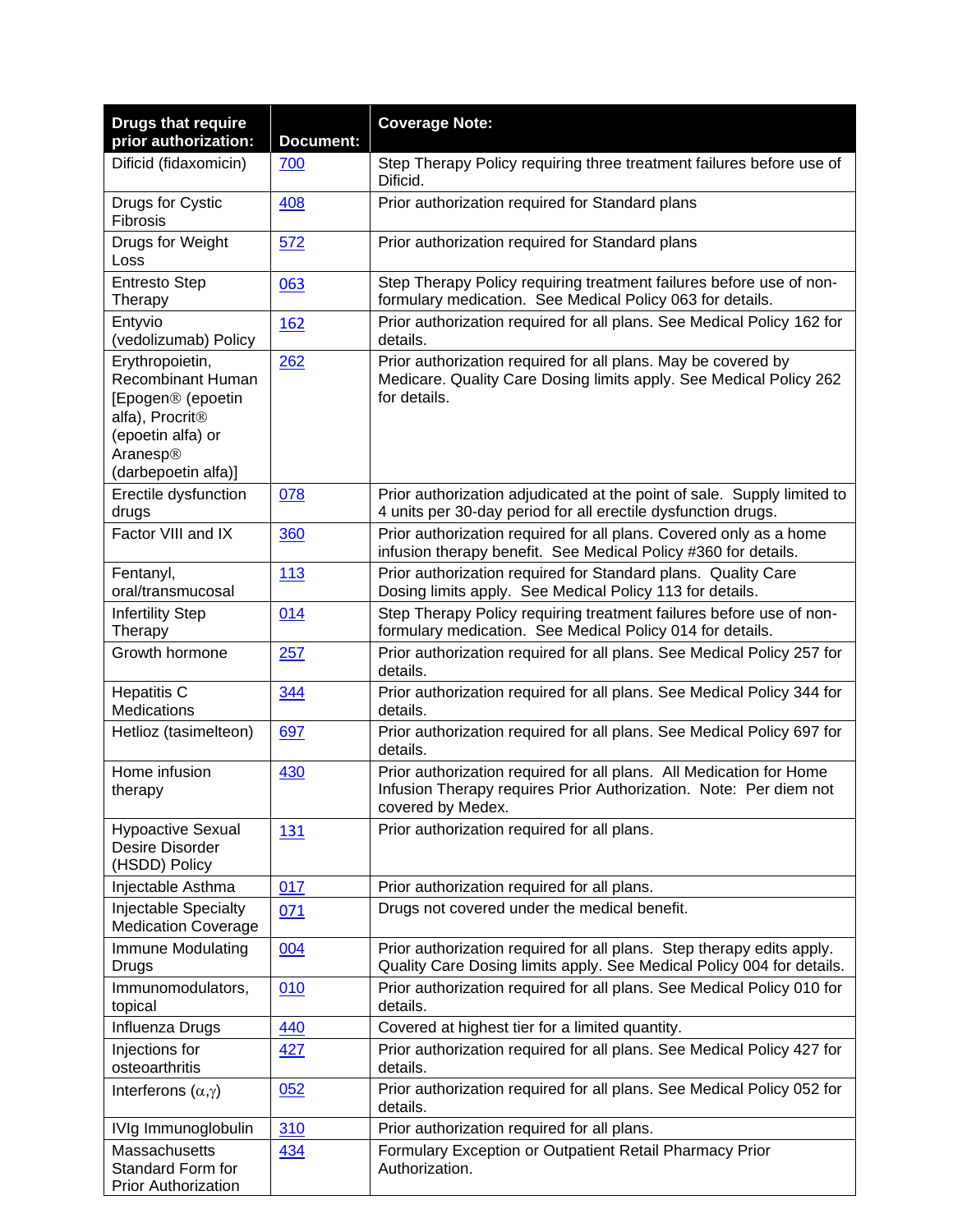| <b>Drugs that require</b><br>prior authorization:                                                                                                                                                                                                                                                                                                                                                                                         | Document: | <b>Coverage Note:</b>                                                                                                                                                                                                                                                                                                                                                                                                                                                                       |
|-------------------------------------------------------------------------------------------------------------------------------------------------------------------------------------------------------------------------------------------------------------------------------------------------------------------------------------------------------------------------------------------------------------------------------------------|-----------|---------------------------------------------------------------------------------------------------------------------------------------------------------------------------------------------------------------------------------------------------------------------------------------------------------------------------------------------------------------------------------------------------------------------------------------------------------------------------------------------|
| Requests                                                                                                                                                                                                                                                                                                                                                                                                                                  |           |                                                                                                                                                                                                                                                                                                                                                                                                                                                                                             |
| Medicare Part D<br>Coverage<br>Determination<br><b>Request Form</b>                                                                                                                                                                                                                                                                                                                                                                       | 442       | Medicare Part D Coverage Determination Request Form                                                                                                                                                                                                                                                                                                                                                                                                                                         |
| <b>Medical Benefit Prior</b><br>Authorization<br><b>Medication List</b>                                                                                                                                                                                                                                                                                                                                                                   | 034       | List of medical Medications with Utilization Management (MedUM)                                                                                                                                                                                                                                                                                                                                                                                                                             |
| MedUM & Pharmacy<br><b>Prior Authorization</b>                                                                                                                                                                                                                                                                                                                                                                                            | 033       | Medical and Retail Pharmacy Prior Authorization required according<br>to benefits. See Medical policy 033 for details.                                                                                                                                                                                                                                                                                                                                                                      |
| Methotrexate Step<br>Therapy                                                                                                                                                                                                                                                                                                                                                                                                              | 840       | Step Therapy Policy requiring treatment failures before use of non-<br>formulary medication. See Medical Policy 840for details                                                                                                                                                                                                                                                                                                                                                              |
| Morphine:<br>preservative-free<br>solution                                                                                                                                                                                                                                                                                                                                                                                                | 251       | Prior authorization required for all plans. Covered only as a home<br>infusion therapy benefit. Note: Per diem not covered by Medex.                                                                                                                                                                                                                                                                                                                                                        |
| <b>Multiple Sclerosis</b><br>Step Therapy                                                                                                                                                                                                                                                                                                                                                                                                 | 839       | Step Therapy Policy requiring treatment failures before use of non-<br>formulary medication. See Medical Policy 839 for details                                                                                                                                                                                                                                                                                                                                                             |
| Mupirocin Step<br>Therapy                                                                                                                                                                                                                                                                                                                                                                                                                 | 062       | Step Therapy Policy requiring treatment failures before use of non-<br>formulary medication. See Medical Policy 062 for details.                                                                                                                                                                                                                                                                                                                                                            |
| New Drug<br>Approval Program                                                                                                                                                                                                                                                                                                                                                                                                              | 005       | Applies to all plans. See Medical Policy 005 for details.                                                                                                                                                                                                                                                                                                                                                                                                                                   |
| Non-covered Drug<br>List                                                                                                                                                                                                                                                                                                                                                                                                                  | 433       | Applies to all plans with a closed formulary.                                                                                                                                                                                                                                                                                                                                                                                                                                               |
| Nononcologic Uses<br>of Rituximab                                                                                                                                                                                                                                                                                                                                                                                                         | 123       | Medical and Retail Pharmacy Prior Authorization required according<br>to benefits. See Medical policy 123 for details.                                                                                                                                                                                                                                                                                                                                                                      |
| <b>Oncology Drugs</b>                                                                                                                                                                                                                                                                                                                                                                                                                     | 409       | Prior authorization required for all plans. See Medical Policy 409 for<br>details.                                                                                                                                                                                                                                                                                                                                                                                                          |
| Ophthalmic<br>Prostaglandin                                                                                                                                                                                                                                                                                                                                                                                                               | 346       | Prior authorization required for all plans. Step therapy edits apply.<br>See Medical Policy 346 for details.                                                                                                                                                                                                                                                                                                                                                                                |
| <b>Opioid Medication</b><br>Management                                                                                                                                                                                                                                                                                                                                                                                                    | 102       | Prior authorization required for all plans. Quality Care Dosing limits<br>apply. See Medical Policy 102 for details.                                                                                                                                                                                                                                                                                                                                                                        |
| Organ transplant<br>rejection drugs:<br>azathioprine (Azasan<br>$\circledR)$<br>basiliximab (Simulect<br>$\circledR$<br>(Cellcept ®),<br>cyclosporine<br>(Imuran ®, Gengraf<br>$\circledR),$<br>everolimus (Zortress<br>$\circledR),$<br>Mycophenolate<br>(Sandimmune ® or<br>Neoral <sup>®</sup> ),<br>mycophenolic acid<br>(Myfortic $\circledR$ ),<br>sirolimus (Rapamune<br>$\circledR),$<br>Tacrolimus (Prograf<br>®, Envarsus XR ®) | 251       | Prior authorization required only for Medex, Managed Blue for<br>Seniors, Medicare HMO Blue and Medicare PPO Blue members.<br>Covered for transplants only when Medicare has approved the<br>transplant. So, we will ask for the date of the transplant and will ask<br>for date of enrollment for Medicare Part A & Part B. Effective<br>12/21/00, lifetime coverage is provided for self-administered<br>immunosuppressive drug therapy following a Medicare covered<br>transplant 11,15. |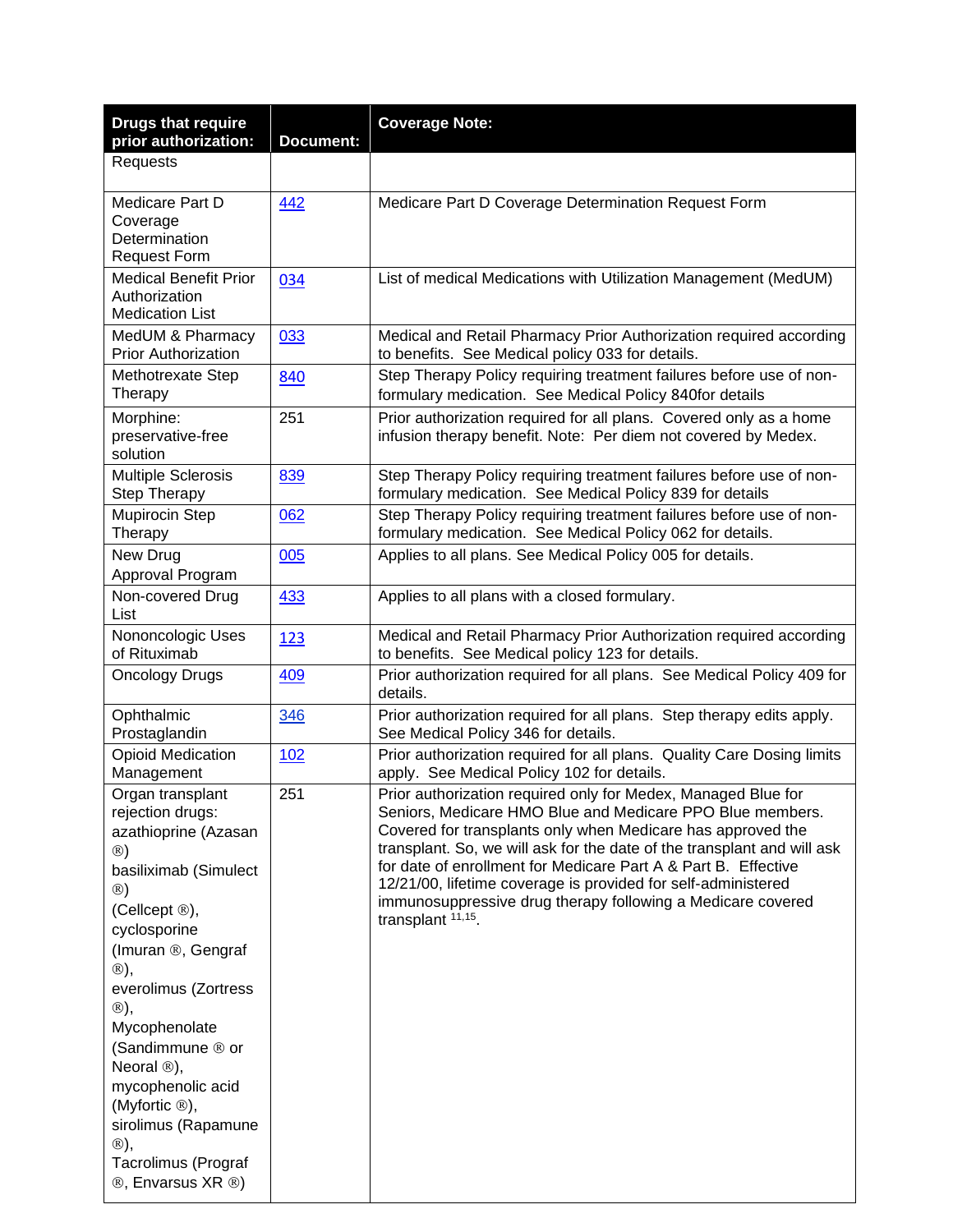| <b>Drugs that require</b><br>prior authorization:                                       | <b>Document:</b> | <b>Coverage Note:</b>                                                                                                                                                                                                                                                                     |
|-----------------------------------------------------------------------------------------|------------------|-------------------------------------------------------------------------------------------------------------------------------------------------------------------------------------------------------------------------------------------------------------------------------------------|
|                                                                                         |                  | Organ Transplant rejection Drugs Continued:                                                                                                                                                                                                                                               |
| Overactive Bladder<br>Medications                                                       | 170              | Prior authorization required for all plans. Step therapy edits apply at<br>Point-of-Sale. Quality Care Dosing limits apply. See Medical Policy<br>170 for details.                                                                                                                        |
| Phosphodiesterase<br>Type-5 Inhibitors for<br><b>Pulmonary Arterial</b><br>Hypertension | 036              | Prior authorization required for all plans. See Medical Policy 036 for<br>details.                                                                                                                                                                                                        |
| Pregabalin (Lyrica®)                                                                    | 057              | Prior authorization required for all plans. See Medical Policy 057 for<br>details.                                                                                                                                                                                                        |
| Proton Pump<br>Inhibitors                                                               | 030              | Prior authorization required for all plans. Quality Care Dosing limits<br>apply. See Medical Policy 030 for details.                                                                                                                                                                      |
| <b>Quality Care Cancer</b><br>Program (Medical<br>Oncology)                             | 099              | Prior authorization required for all plans. See Medical Policy 099 for<br>details.                                                                                                                                                                                                        |
| <b>Quality Care Dosing</b><br>(QCD) Guidelines                                          | 621A             | Quality Care Dosing (QCD) Guidelines.                                                                                                                                                                                                                                                     |
| <b>Quality Care Dosing</b><br><b>Guidelines Drug List</b>                               | 621B             | Quality Care Dosing Guidelines Drug List                                                                                                                                                                                                                                                  |
| Repository<br>Corticotropin<br>Injection (Acthar)                                       | 064              | Prior authorization required for all plans. See Medical Policy 064 for<br>details.                                                                                                                                                                                                        |
| Retail Pharmacy<br><b>Prior Authorization</b><br>Policy                                 | 049              | Prior authorization required for all plans. See Medical Policy 049 for<br>details.                                                                                                                                                                                                        |
| Retinoic acid<br>derivatives                                                            | 251              | Prior authorization required only for patients 30 years of age and<br>older. Coverage for all ages is restricted to non-cosmetic purposes<br>only. Under the state mandate for cancer drugs, FDA-approved<br>retinoids are covered for some active cancers, such as actinic<br>keratosis. |
| RSV-<br>Immunoprophylaxis                                                               | 422              | Prior authorization required for all plans.                                                                                                                                                                                                                                               |
| Sickle Cell and Beta<br><b>Thalassemia Policy</b>                                       | 083              | Prior authorization required for all plans. See Medical Policy 083 for<br>details.                                                                                                                                                                                                        |
| Soliris, Ultomiris, and<br><b>NMO Policy</b>                                            | 093              | Prior authorization required for all plans. See Medical Policy 093<br>Soliris, Ultomiris, and Neuromyelitis Optica Policy for details.                                                                                                                                                    |
| Special medical<br>formulae/enteral<br>feedings                                         | 304              | Prior authorization required for all plans. See Medical Policy 304 for<br>details.                                                                                                                                                                                                        |
| <b>Specialty Pharmacy</b><br>List                                                       | 051              | Our Network of Specialty Pharmacies.                                                                                                                                                                                                                                                      |
| Spinal Muscular<br>Atrophy (SMA)<br>Medications                                         | 044              | Prior authorization required for all plans. See Medical Policy 044 for<br>details.                                                                                                                                                                                                        |
| Sublingual<br>Immunotherapy with<br>Allergen-specific<br>Extracts (SLIT)                | 681              | Prior authorization required for all plans. See Medical Policy 681 for<br>details.                                                                                                                                                                                                        |
| <b>Supportive Care</b><br><b>Treatments for</b><br>Patients with Cancer                 | 105              | Prior authorization required for all plans. See Medical Policy 105 for<br>details.                                                                                                                                                                                                        |
| Topical<br><b>Testosterones</b>                                                         | 345              | Prior authorization required for all plans. Step therapy edits apply.<br>See Medical Policy 345 for details.                                                                                                                                                                              |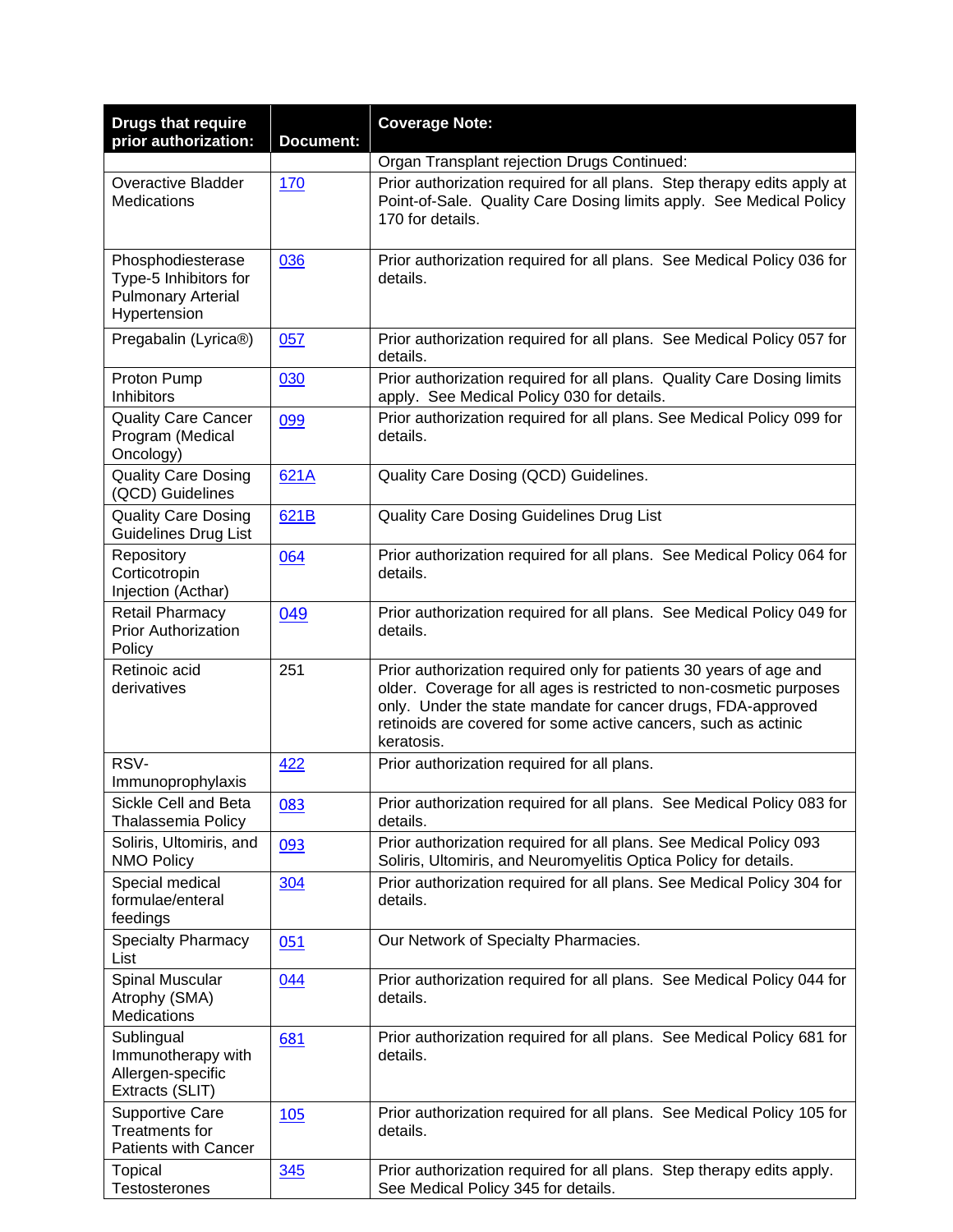| <b>Drugs that require</b><br>prior authorization:                          | <b>Document:</b> | <b>Coverage Note:</b>                                                                                                                |
|----------------------------------------------------------------------------|------------------|--------------------------------------------------------------------------------------------------------------------------------------|
| <b>Total Parenteral</b><br>Nutrition (TPN)                                 | <b>296</b>       | Prior authorization required for all plans. Covered only as a home<br>infusion therapy benefit. Note: Per diem not covered by Medex. |
| Vascular Endothelial<br>Growth Factor<br>(VEGF) Inhibitors<br>Step Therapy | 092              | Medical Prior Authorization required according to benefits. See<br>Medical policy 092 for details.                                   |

### <span id="page-8-0"></span>**Individual Consideration**

All our medical policies are written for the majority of people with a given condition. Each policy is based on medical science. For many of our medical policies, each individual's unique clinical circumstances may be considered in light of current scientific literature. Physicians may send relevant clinical information for individual patients for consideration to:

Blue Cross Blue Shield of Massachusetts Pharmacy Operations Department 25 Technology Place Hingham, MA 02043 Tel: 1-800-366-7778 Fax: 1-800-583-6289

### **Prior Authorization Information**

### **Outpatient**

For services described in this policy, see below for products where prior authorization **IS REQUIRED** if the procedure is performed **outpatient**.

|                                              | <b>Outpatient</b>                |
|----------------------------------------------|----------------------------------|
| <b>Commercial Managed Care (HMO and POS)</b> | Prior authorization is required. |
| <b>Commercial PPO and Indemnity</b>          | Prior authorization is required. |

### <span id="page-8-1"></span>**Policy History**

| Date    | <b>Action</b>                                                                                                          |
|---------|------------------------------------------------------------------------------------------------------------------------|
| 2/2022  | Clarified transplant drug rejection list                                                                               |
| 1/2022  | Updated to include new policies.                                                                                       |
| 11/2020 | Updated to include new policies.                                                                                       |
| 7/2020  | Updated to include new policies.                                                                                       |
| 1/2020  | Updated to include new and remove retired policies.                                                                    |
| 10/2019 | Updated to include language on Medical Marijuana Products.                                                             |
| 1/2019  | Updated to include new and remove retired policies.                                                                    |
| 6/2018  | Updated to include Specialty Pharmacy List                                                                             |
| 1/2018  | Updated to remove retired policies.                                                                                    |
| 9/2017  | Updated to include new and remove retired policies.                                                                    |
| 6/2017  | Updated to include new and remove retired policies and update Pharmacy Ops' address.                                   |
| 1/2017  | Updated to include new and remove retired policies.                                                                    |
| 11/2016 | Updated to remove retired policies.                                                                                    |
| 6/2016  | Updated to include new policies.                                                                                       |
| 7/2015  | Updated to include new policies and remove retired policies.                                                           |
| 11/2014 | Updated to include new policies and remove retired policies.                                                           |
| 2/2014  | Updated list of pharmacy policies, to remove retired and add new policies and add<br>hyperlinks to the policy numbers. |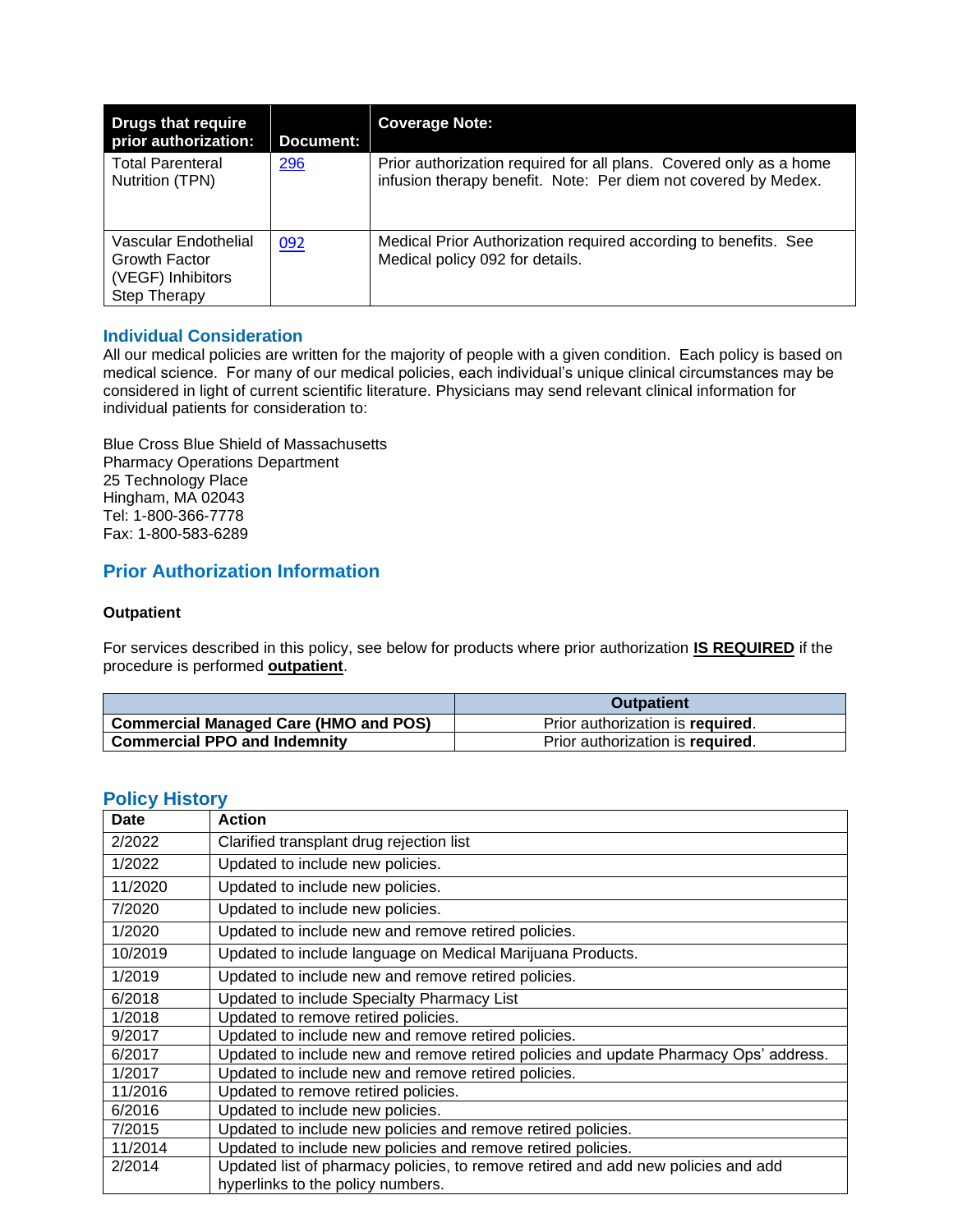| 1/2013      | Updated 1/2013 to update index with new and retired policies and to include coverage<br>policy for off-label indications.                                                                                                                                                                                                                                            |
|-------------|----------------------------------------------------------------------------------------------------------------------------------------------------------------------------------------------------------------------------------------------------------------------------------------------------------------------------------------------------------------------|
| 7/2012      | Updated to include new Pharmacy Medical Policies: Opioid Medication Management #102<br>and Suboxone® and Buprenorphine Containing Products #094. Also updated to include<br>dispensing limits within policy #251, add information to policy #168 and #119 coverage<br>notes and add medical policies Angiotensin II Receptor Antagonists #012 and Hypnotics<br>#033. |
| $11/2011 -$ | Medical policy ICD 10 remediation: Formatting, editing and coding updates.                                                                                                                                                                                                                                                                                           |
| 4/2012      | No changes to policy statements.                                                                                                                                                                                                                                                                                                                                     |

## <span id="page-9-0"></span>**References**

- 1. Revised 1/96 based on a TEC (Technology Evaluation Center) 1992 assessment of growth factors for wound healing, including bFGF, EGF, PDAF, PDGF, PF-4, TGF-α, TGF-β. Medical literature was analyzed from 1983-1992. 8 articles on platelet-derived wound healing formula (PDWHF) were evaluated. The 2 randomized trials on autologous PDWHF reported conflicting results. Krupski (1991) found no beneficial effect over placebo, while Knighton found significantly better healing. It is unclear whether the inconsistencies of these results were related to potency differences (as measured by betathromboglobin levels). Steed (1991) described 2 randomized controlled trials, the first did not report a statistical conclusion, but there appeared to be no difference from placebo. The second study (higher doses) reported evaluable data on only 13 of 36 patients. Other studies were not designed as randomized blinded placebo-controlled trials. There was little data available on other growth factors. DATTA (Diagnostic and Therapeutic Technology Assessment) 1995: the role of platelets in wound healing has been suggested, but without sufficient published data it is not possible to determine clinical effectiveness or whether its use may be appropriate and acceptable. Besides 2 uncontrolled studies, (Knighton, Annals of Surgery 1986; 204:322-330 and Atri, Surgery 1990;108:508-512) there has been only 1 controlled study by Knighton, Surg Gynecol Obstet 1990;170:56-60; the study sample was small and randomization was not stratified according to diagnostic groups. NIH concurred with DATTA's report and indicated that there was insufficient data to establish the benefit of platelet extract upon wound healing. Although the limited information may suggest a salutary effect, further studies are needed.
- 2. See FDA labeling
- 3. Revised 3/96 to include further information on controlled substances. There is insufficient scientific evidence to support the use of amphetamines to treat depression.
- 4. Revised 5/1/96. Effective 5/1/96.
- 5. Amphetamine drugs include: Amphetamine, Dexedrine, Ferndex, Oxydess, Spancap, Dexosyn, Adderal, and Methamphetamine.
- 6. See the NIH's Agency for Health Care Policy and Research's Clinical Practice Guideline on Management of Cancer Pain, No. 9 March 1994. AHCPR Publication No. 94-0592 pages 58-59.
- 7. Revised 4/97 to include Ritalin as an amphetamine-like substance.
- 8. Revised 4/97 to include infertility drugs.
- 9. Revised 11/97 to add the list of drugs that require prior authorization for Medicare HMO Blue and Medicare PPO Blue and Medex, in accordance with Medicare.
- 10. Revised 9/98 to include off-label indication for Retin A.
- 11. In accordance with Medicare Managed Care Organization Regional Bulletin, #2000-02; issued 1/13/2000.
- 12. Revised 1/99 based on the 11/99 decision of the BCBSMA Pharmacy and Therapeutics Committee of practicing doctors from across Massachusetts.
- 13. Based on recommendations from the Clinical Pharmacy Unit, May 2000.
- 14. Based on recommendations from the Pharmacy and Therapeutics Committee 9/11/07.

If an extension for Orlistat™ were denied due to the lack of required weight loss, members would need to provide proof of commitment to lose weight before an extension is considered. Proof of commitment to lose weight include:

- *Pay cash for 30-day supply and provide documented weight loss*
- *Provide letter of commitment plan and goals signed by MD and member*
- *Proof of regular attendance/participation in an exercise program*
- Proof of regular attendance/participation in Weight Watchers®
- *Proof of regular attendance/participation in Natural Healthy Rewards Program.*
- 15. FDA guidelines require that the drug must only be dispensed by the physician providing the overall management of the medical termination of pregnancy. Physician privileging will be managed by the FDA. Specific physician qualifications include:
	- Ability to assess duration of pregnancy accurately